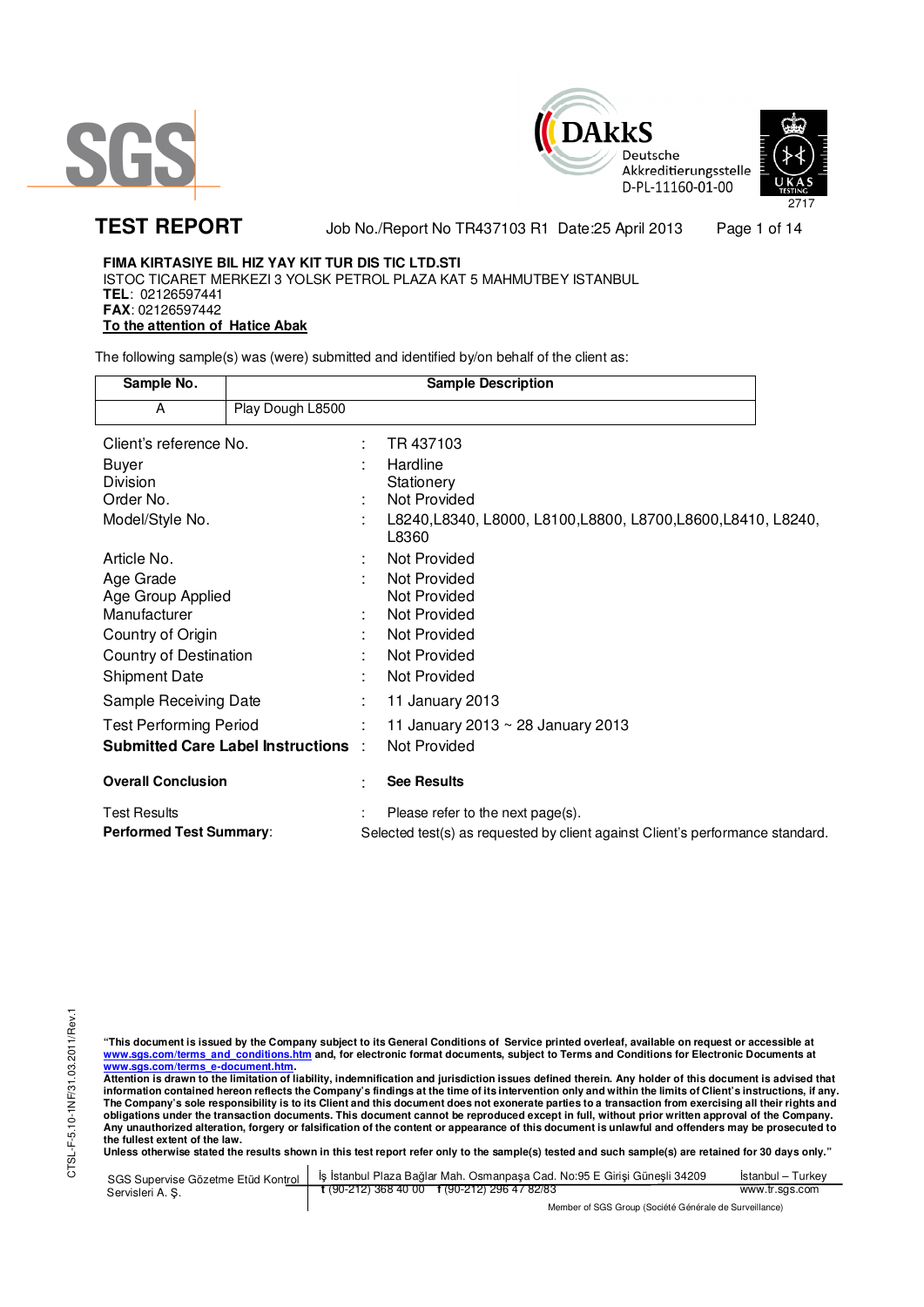





TEST REPORT Job No./Report No TR437103 R1 Date:25 April 2013 Page 2 of 14

| Test Requested :      | Selected test(s) as requested by client. |
|-----------------------|------------------------------------------|
| Test Method :         | Please refer to next page(s).            |
| <b>Test Results :</b> | Please refer to next page(s).            |

**Result Summary:** 

| <b>Test Requested</b>             | Conclusion         |
|-----------------------------------|--------------------|
| Acetone                           | <b>See Results</b> |
| Volatile Organic Compounds (VOCs) | <b>See Results</b> |

CTSL-F-5.10-1NF/31.03.2011/Rev.1 CTSL-F-5.10-1NF/31.03.2011/Rev.1

"This document is issued by the Company subject to its General Conditions of Service printed overleaf, available on request or accessible at<br><u>www.sgs.com/terms\_and\_conditions.htm</u>\_and, for electronic format documents, subj

<u>www.sgs.com/terms\_e-document.htm.</u><br>Attention is drawn to the limitation of liability, indemnification and jurisdiction issues defined therein. Any holder of this document is advised that<br>information contained hereon refle obligations under the transaction documents. This document cannot be reproduced except in full, without prior written approval of the Company.<br>Any unauthorized alteration, forgery or falsification of the content or appeara

**Unless otherwise stated the results shown in this test report refer only to the sample(s) tested and such sample(s) are retained for 30 days only."** 

|                  | SGS Supervise Gözetme Etüd Kontrol   İş İstanbul Plaza Bağlar Mah. Osmanpaşa Cad. No:95 E Girişi Güneşli 34209 | Istanbul – Turkev |
|------------------|----------------------------------------------------------------------------------------------------------------|-------------------|
| Servisleri A. S. | $\frac{1}{2}$ (90-212) 368 40 00 f (90-212) 296 47 82/83                                                       | www.tr.sgs.com    |
|                  | Member of SGS Group (Société Générale de Surveillance)                                                         |                   |

r of SGS Group (Société Générale de Surveillance)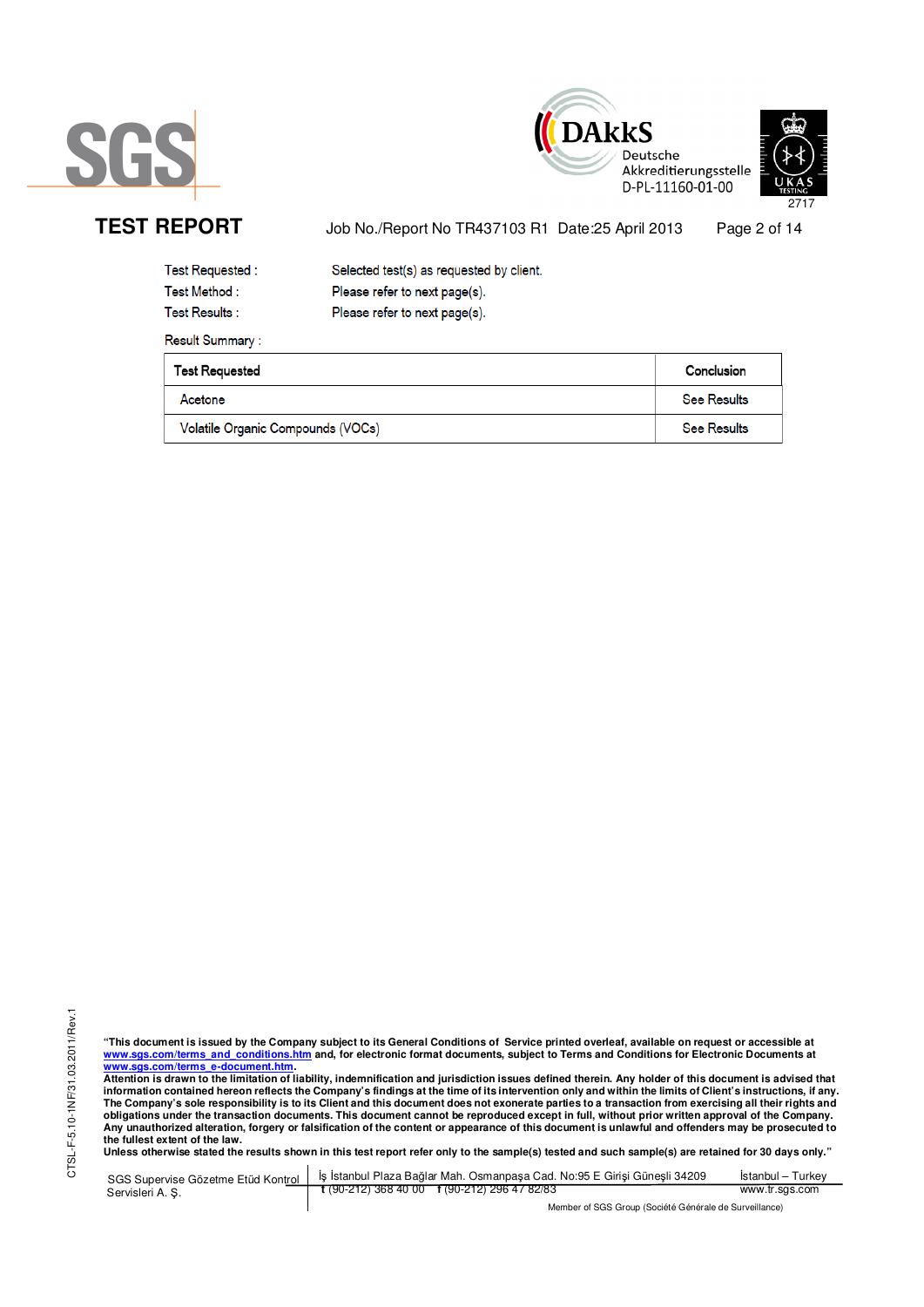





TEST REPORT Job No./Report No TR437103 R1 Date:25 April 2013 Page 3 of 14

| <b>Test Parameters</b>                        | <b>Result</b> |           |                |           |  |  |
|-----------------------------------------------|---------------|-----------|----------------|-----------|--|--|
| <b>Chemical tests</b>                         | $A1 + A2$     | $A3 + A4$ | $A5 + A6 + A7$ | $A8 + A9$ |  |  |
| Azo Dyes (Natural)                            |               | М         | М              | M         |  |  |
| <b>Migration of Certain Elements</b>          | М             | М         | M              | M         |  |  |
| Phthalates                                    | м             | М         | м              | м         |  |  |
| Preservatives (other than wood preservatives) |               | м         |                |           |  |  |
| <b>Primary Aromatic Amines</b>                |               | М         |                |           |  |  |
| Colorants                                     |               | М         |                |           |  |  |
|                                               |               |           |                |           |  |  |

| <b>Test Parameters</b>            | Result |
|-----------------------------------|--------|
| <b>Chemical tests</b>             | A4     |
| Acetone                           |        |
| Volatile Organic Compounds (VOCs) |        |

"This document is issued by the Company subject to its General Conditions of Service printed overleaf, available on request or accessible at<br><u>www.sgs.com/terms\_and\_conditions.htm</u>\_and, for electronic format documents, subj

<u>www.sgs.com/terms\_e-document.htm.</u><br>Attention is drawn to the limitation of liability, indemnification and jurisdiction issues defined therein. Any holder of this document is advised that<br>information contained hereon refle obligations under the transaction documents. This document cannot be reproduced except in full, without prior written approval of the Company.<br>Any unauthorized alteration, forgery or falsification of the content or appeara

**Unless otherwise stated the results shown in this test report refer only to the sample(s) tested and such sample(s) are retained for 30 days only."** 

|                  | SGS Supervise Gözetme Etüd Kontrol   İş İstanbul Plaza Bağlar Mah. Osmanpaşa Cad. No:95 E Girişi Güneşli 34209 | Istanbul – Turkev |
|------------------|----------------------------------------------------------------------------------------------------------------|-------------------|
| Servisleri A. S. | $\frac{1}{2}$ (90-212) 368 40 00 f (90-212) 296 47 82/83                                                       | www.tr.sgs.com    |
|                  | Member of SGS Group (Société Générale de Surveillance)                                                         |                   |

of SGS Group (Société Générale de Surveillance)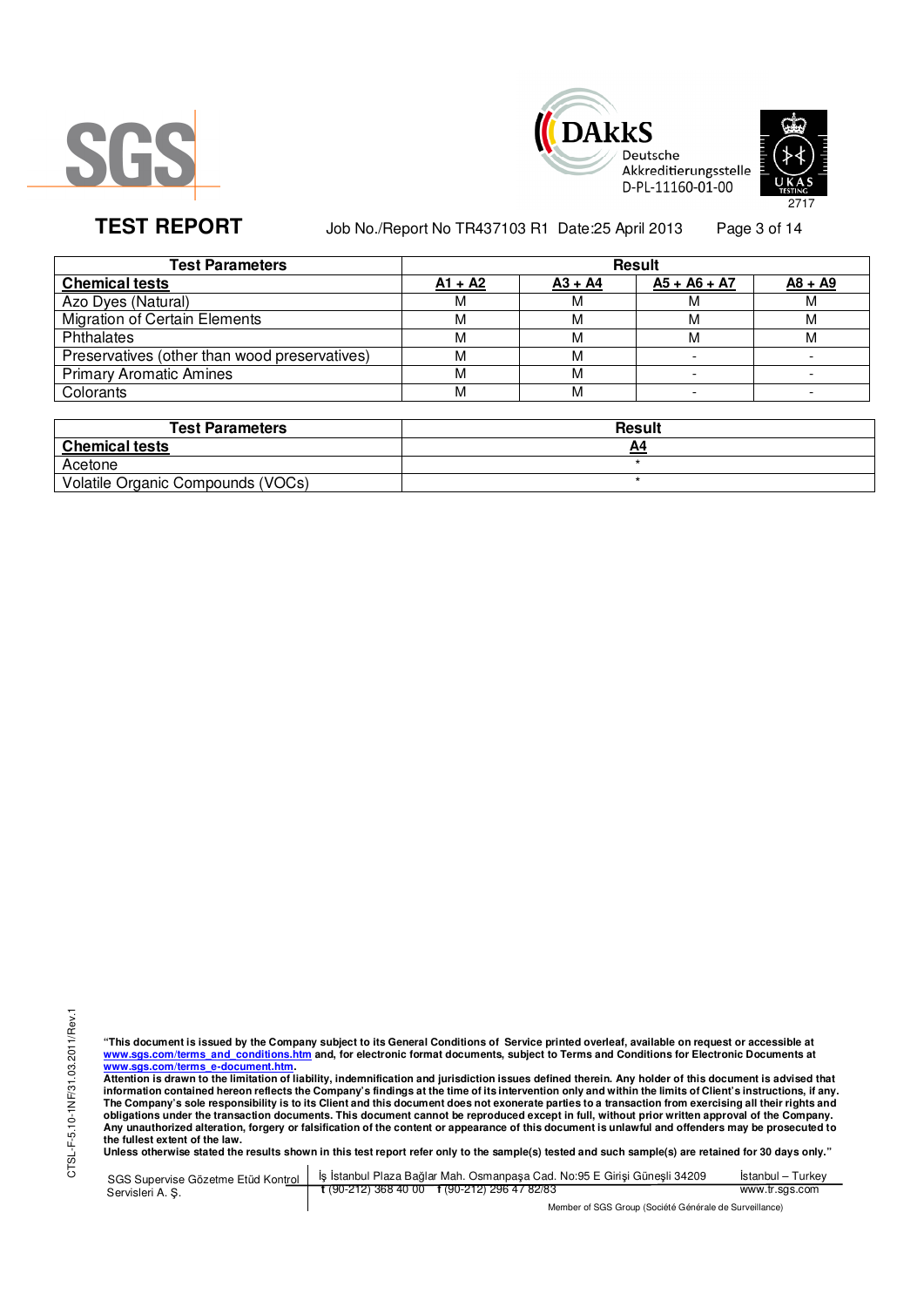





# TEST REPORT Job No./Report No TR437103 R1 Date:25 April 2013 Page 4 of 14

| Remarks                                                                                                                                                                                                                                                               |          | $M =$ Meets client's requirement                                                                                                                                             |
|-----------------------------------------------------------------------------------------------------------------------------------------------------------------------------------------------------------------------------------------------------------------------|----------|------------------------------------------------------------------------------------------------------------------------------------------------------------------------------|
|                                                                                                                                                                                                                                                                       | F        | = Below client's requirement                                                                                                                                                 |
|                                                                                                                                                                                                                                                                       | $^\star$ | = No specified requirement                                                                                                                                                   |
| Notes:                                                                                                                                                                                                                                                                |          | Conclusions on meet/fail are based on the test result from the actual sampling of the received sample(s).                                                                    |
| The test results relate to the tested items only.<br>Test reports without SGS seal and authorised signatures are invalid.<br>Reported results do not include uncertainties.<br>interpretations expressed herein are outside the scope of UKAS or DAkkS Accreditation. |          | In this Test Report tests marked (1) are included in the UKAS Accreditation Scope, marked (2) are included in the DAkkS Accreditation Scope of this Laboratory. Opinions and |
| THIS REPORT SUPERSEDES OUR REPORT NO: 437103 DATED 28.01.2013                                                                                                                                                                                                         |          | IN THIS REVISED-1 REPORT, MODEL/STYLE NO WERE ADDED BY THE REQUEST OF THE APPLICANT.                                                                                         |
| Issued in Istanbul<br>Signed for and on behalf of<br>SGS Supervise Gözetme Etüd<br>Kontrol Servisleri A.Ş.                                                                                                                                                            |          |                                                                                                                                                                              |
| Eylem Yaldızlı                                                                                                                                                                                                                                                        |          | Ayşe Çimen                                                                                                                                                                   |
| <b>Customer Services Supervisor</b>                                                                                                                                                                                                                                   |          | <b>Customer Services Manager</b>                                                                                                                                             |
|                                                                                                                                                                                                                                                                       |          | <b>ETOD KO</b>                                                                                                                                                               |

"This document is issued by the Company subject to its General Conditions of Service printed overleaf, available on request or accessible at<br><u>www.sgs.com/terms\_and\_conditions.htm</u>\_and, for electronic format documents, subj

<u>www.sgs.com/terms\_e-document.htm.</u><br>Attention is drawn to the limitation of liability, indemnification and jurisdiction issues defined therein. Any holder of this document is advised that<br>information contained hereon refle obligations under the transaction documents. This document cannot be reproduced except in full, without prior written approval of the Company.<br>Any unauthorized alteration, forgery or falsification of the content or appeara

|                  | SGS Supervise Gözetme Etüd Kontrol   İş İstanbul Plaza Bağlar Mah. Osmanpaşa Cad. No:95 E Girisi Günesli 34209 | Istanbul – Turkev |
|------------------|----------------------------------------------------------------------------------------------------------------|-------------------|
| Servisleri A. S. | $\frac{1}{2}$ (90-212) 368 40 00 f (90-212) 296 47 82/83                                                       | www.tr.sgs.com    |
|                  | Member of SGS Group (Société Générale de Surveillance)                                                         |                   |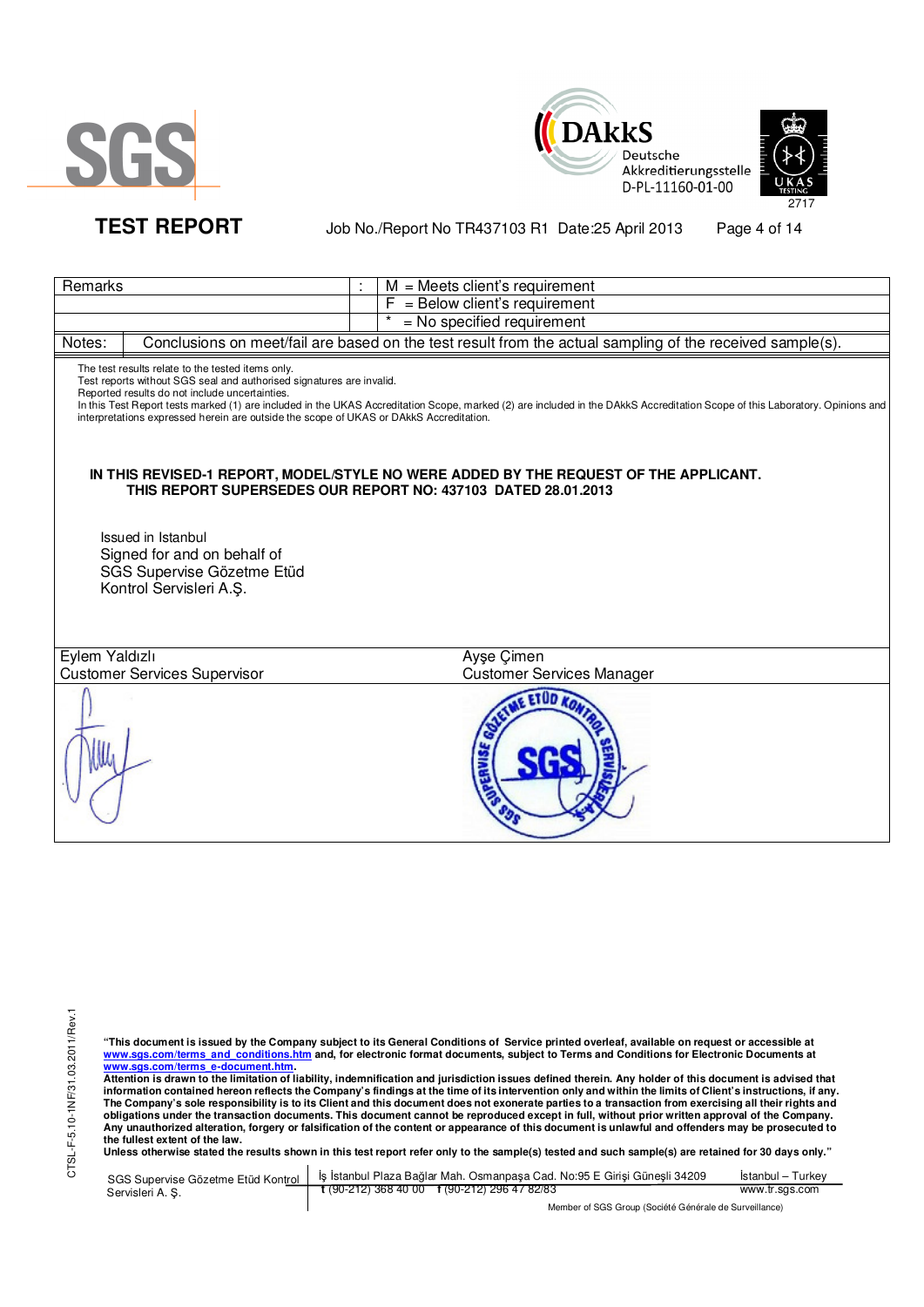





TEST REPORT Job No./Report No TR437103 R1 Date:25 April 2013 Page 5 of 14

# **Component List / List of Materials for Chemical Test**

| Sample No. | <b>Sample Description</b> | <b>Sample Colour</b> | <b>Material No.</b> | Component             | <b>Material</b> | Colour       |
|------------|---------------------------|----------------------|---------------------|-----------------------|-----------------|--------------|
| A          | Play Dough L8500          | Purple               | A <sub>1</sub>      | Play Dough            | Play dough      | Purple       |
| A          | Play Dough L8500          | White                | A <sub>2</sub>      | Play Dough            | Play dough      | White        |
| A          | Play Dough L8500          | <b>Brown</b>         | A3                  | Play Dough            | Play dough      | Brown        |
| A          | Play Dough L8500          | Orange               | A4                  | Play Dough            | Play dough      | Orange       |
| A          | Play Dough L8500          | Green                | A5                  | Cover plastic<br>main | Plastic         | Green        |
| A          | Play Dough L8500          | <b>Black</b>         | A6                  | Cover plastic<br>main | Plastic         | <b>Black</b> |
| A          | Play Dough L8500          | Red                  | A7                  | Cover plastic<br>main | <b>Plastic</b>  | Red          |
| A          | Play Dough L8500          | Yellow               | A8                  | Cover plastic<br>main | Plastic         | Yellow       |
| А          | Play Dough L8500          | Clear                | A <sub>9</sub>      | Clear box             | Plastic         | Clear        |

CTSL-F-5.10-1NF/31.03.2011/Rev.1 CTSL-F-5.10-1NF/31.03.2011/Rev.1

"This document is issued by the Company subject to its General Conditions of Service printed overleaf, available on request or accessible at<br><u>www.sgs.com/terms\_and\_conditions.htm</u>\_and, for electronic format documents, subj

<u>www.sgs.com/terms\_e-document.htm.</u><br>Attention is drawn to the limitation of liability, indemnification and jurisdiction issues defined therein. Any holder of this document is advised that<br>information contained hereon refle **obligations under the transaction documents. This document cannot be reproduced except in full, without prior written approval of the Company. Any unauthorized alteration, forgery or falsification of the content or appearance of this document is unlawful and offenders may be prosecuted to the fullest extent of the law.** 

**Unless otherwise stated the results shown in this test report refer only to the sample(s) tested and such sample(s) are retained for 30 days only."** 

|                  | SGS Supervise Gözetme Etüd Kontrol   İş İstanbul Plaza Bağlar Mah. Osmanpaşa Cad. No:95 E Girişi Güneşli 34209 | Istanbul – Turkev |
|------------------|----------------------------------------------------------------------------------------------------------------|-------------------|
| Servisleri A. S. | $\frac{1}{2}$ (90-212) 368 40 00 f (90-212) 296 47 82/83                                                       | www.tr.sgs.com    |
|                  | Member of SGS Group (Société Générale de Surveillance)                                                         |                   |

Member of SGS Group (Société Générale de Surveillance)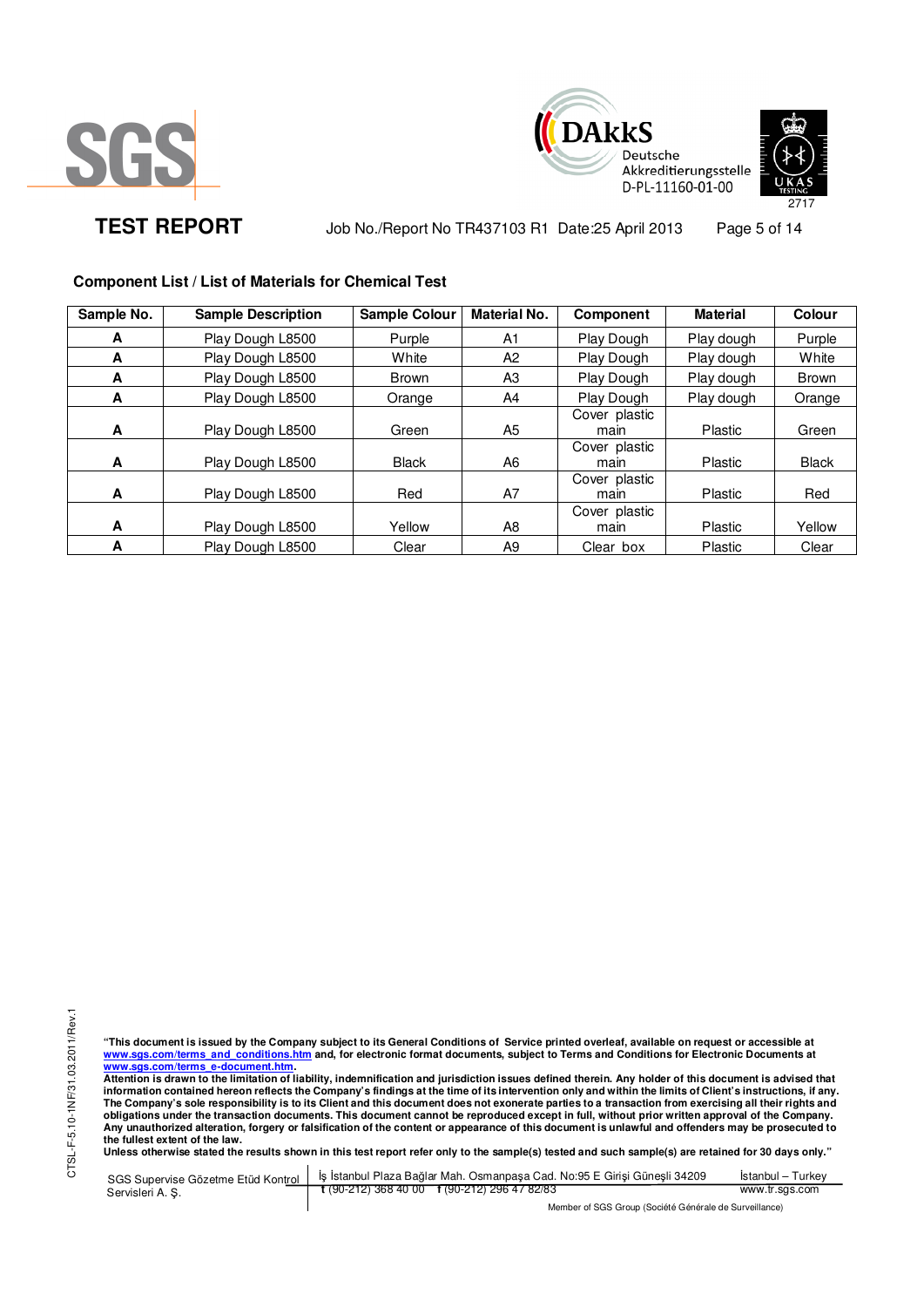





**TEST REPORT** Job No./Report No TR437103 R1 Date:25 April 2013 Page 6 of 14

# **Detail Test Result:**

Servisleri A. Ş.

| Azo Dyes (Natural) <sup>12</sup><br>ACCORDING TO BS EN 14362-1:2003 - ANALYSIS BY GC-MS/HPLC-DAD<br>Test Method:                                                                                                                                                                                                   |                |           |           |                   |           |
|--------------------------------------------------------------------------------------------------------------------------------------------------------------------------------------------------------------------------------------------------------------------------------------------------------------------|----------------|-----------|-----------|-------------------|-----------|
| <b>Component</b>                                                                                                                                                                                                                                                                                                   | Cas No         | $A1 + A2$ | $A3 + A4$ | $A5 + A6 +$<br>А7 | $A8 + A9$ |
| 4-Aminobiphenyl                                                                                                                                                                                                                                                                                                    | $92 - 67 - 1$  | n.d.      | n.d.      | n.d.              | n.d.      |
| Benzidine                                                                                                                                                                                                                                                                                                          | 92-87-5        | n.d.      | n.d.      | n.d.              | n.d.      |
| 4-Chlor-o-toluidine                                                                                                                                                                                                                                                                                                |                | n.d.      | n.d.      | n.d.              | n.d.      |
|                                                                                                                                                                                                                                                                                                                    | 95-69-2        |           | n.d.      | n.d.              | n.d.      |
| 2-Naphthylamine                                                                                                                                                                                                                                                                                                    | 91-59-8        | n.d.      |           |                   |           |
| o-Aminoazotoluene                                                                                                                                                                                                                                                                                                  | 97-56-3        | n.d.      | n.d.      | n.d.              | n.d.      |
| 5-nitro-o-toluidine / 2-Amino-4-nitrotoluene                                                                                                                                                                                                                                                                       | 99-55-8        | n.d.      | n.d.      | n.d.              | n.d.      |
| 4-Chloroaniline                                                                                                                                                                                                                                                                                                    | 106-47-8       | n.d.      | n.d.      | n.d.              | n.d.      |
| 4-methoxy-m-phenylenediamine / 2,4-Diaminoanisole                                                                                                                                                                                                                                                                  | 615-05-4       | n.d.      | n.d.      | n.d.              | n.d.      |
| 4,4'-Diaminodiphenylmethane                                                                                                                                                                                                                                                                                        | 101-77-9       | n.d.      | n.d.      | n.d.              | n.d.      |
| 3,3'-Dichlorobenzidine                                                                                                                                                                                                                                                                                             | $91 - 94 - 1$  | n.d.      | n.d.      | n.d.              | n.d.      |
| 3,3'-Dimethoxybenzidine                                                                                                                                                                                                                                                                                            | 119-90-4       | n.d.      | n.d.      | n.d.              | n.d.      |
| 3,3'-Dimethylbenzidine                                                                                                                                                                                                                                                                                             | 119-93-7       | n.d.      | n.d.      | n.d.              | n.d.      |
| 4,4'-methylenedi-o-toluidine /                                                                                                                                                                                                                                                                                     |                | n.d.      | n.d.      | n.d.              | n.d.      |
| 3,3'-Dimethyl-4,4'-diaminodiphenylmethane                                                                                                                                                                                                                                                                          | 838-88-0       |           |           |                   |           |
| p-Cresidine                                                                                                                                                                                                                                                                                                        | 120-71-8       | n.d.      | n.d.      | n.d.              | n.d.      |
| 4,4'-Methylene-bis-(2-chloroaniline)                                                                                                                                                                                                                                                                               | $101 - 14 - 4$ | n.d.      | n.d.      | n.d.              | n.d.      |
| 4,4'-Oxydianiline                                                                                                                                                                                                                                                                                                  | 101-80-4       | n.d.      | n.d.      | n.d.              | n.d.      |
| 4,4'-Thiodianiline                                                                                                                                                                                                                                                                                                 | 139-65-1       | n.d.      | n.d.      | n.d.              | n.d.      |
| o-Toluidine                                                                                                                                                                                                                                                                                                        | 95-53-4        | n.d.      | n.d.      | n.d.              | n.d.      |
| 4-methyl-m-phenylenediamine / 2,4- Toluendiamine                                                                                                                                                                                                                                                                   | 95-80-7        | n.d.      | n.d.      | n.d.              | n.d.      |
| 2,4,5-Trimethylaniline                                                                                                                                                                                                                                                                                             | 137-17-7       | n.d.      | n.d.      | n.d.              | n.d.      |
| **4-aminoazobenzene                                                                                                                                                                                                                                                                                                | 60-09-3        | n.d.      | n.d.      | n.d.              | n.d.      |
| O-Anisidine                                                                                                                                                                                                                                                                                                        | $90 - 04 - 0$  | n.d.      | n.d.      | n.d.              | n.d.      |
|                                                                                                                                                                                                                                                                                                                    | Conclusion     | Pass      | Pass      | Pass              | Pass      |
| $Note(s)$ :                                                                                                                                                                                                                                                                                                        |                |           |           |                   |           |
| $n.d. = not detected$                                                                                                                                                                                                                                                                                              |                |           |           |                   |           |
| $=$ exceed the limit                                                                                                                                                                                                                                                                                               |                |           |           |                   |           |
| Detection Limit = 5 mg/kg (for individual compound)                                                                                                                                                                                                                                                                |                |           |           |                   |           |
| Requirement by the client=<br>30 mg/kg                                                                                                                                                                                                                                                                             |                |           |           |                   |           |
| * * Test result for 4-aminoazobenzene (CAS no.: 60-09-3) is considered as "not detected" (i.e. <5mg/kg) since both aniline<br>Remark:                                                                                                                                                                              |                |           |           |                   |           |
| and/or 1,4-phenylenediamine is not found (i.e. <5mg/kg) by mentioned test method.                                                                                                                                                                                                                                  |                |           |           |                   |           |
| Max. limit specified by EU directive 2002/61/EC                                                                                                                                                                                                                                                                    |                |           |           |                   |           |
|                                                                                                                                                                                                                                                                                                                    |                |           |           |                   |           |
| Whenever 4-aminodiphenyl (CAS number 92-67-1), 2-naphylamine (CAS number 91-59-8) and                                                                                                                                                                                                                              |                |           |           |                   |           |
| 4-methoxy-m-phenylene-diamine (CAS number 615-05-4) is found, the use of banned azo colorants cannot be reliably                                                                                                                                                                                                   |                |           |           |                   |           |
| ascertained without additional information, e.g. the chemical structure of the colorants used.                                                                                                                                                                                                                     |                |           |           |                   |           |
|                                                                                                                                                                                                                                                                                                                    |                |           |           |                   |           |
| "This document is issued by the Company subject to its General Conditions of Service printed overleaf, available on request or accessible at<br>www.sgs.com/terms and conditions.htm and, for electronic format documents, subject to Terms and Conditions for Electronic Documents at                             |                |           |           |                   |           |
| www.sqs.com/terms e-document.htm.                                                                                                                                                                                                                                                                                  |                |           |           |                   |           |
| Attention is drawn to the limitation of liability, indemnification and jurisdiction issues defined therein. Any holder of this document is advised that                                                                                                                                                            |                |           |           |                   |           |
| information contained hereon reflects the Company's findings at the time of its intervention only and within the limits of Client's instructions, if any.<br>The Company's sole responsibility is to its Client and this document does not exonerate parties to a transaction from exercising all their rights and |                |           |           |                   |           |
| obligations under the transaction documents. This document cannot be reproduced except in full, without prior written approval of the Company.                                                                                                                                                                     |                |           |           |                   |           |
| Any unauthorized alteration, forgery or falsification of the content or appearance of this document is unlawful and offenders may be prosecuted to                                                                                                                                                                 |                |           |           |                   |           |
| CTSL-F-5.10-1NF/31.03.2011/Rev<br>the fullest extent of the law.<br>Unless otherwise stated the results shown in this test report refer only to the sample(s) tested and such sample(s) are retained for 30 days only."                                                                                            |                |           |           |                   |           |
|                                                                                                                                                                                                                                                                                                                    |                |           |           |                   |           |
| İş İstanbul Plaza Bağlar Mah. Osmanpaşa Cad. No:95 E Girişi Güneşli 34209<br>SGS Supervise Gözetme Etüd Kontrol                                                                                                                                                                                                    |                |           |           | Istanbul - Turkey |           |

www.tr.sgs.com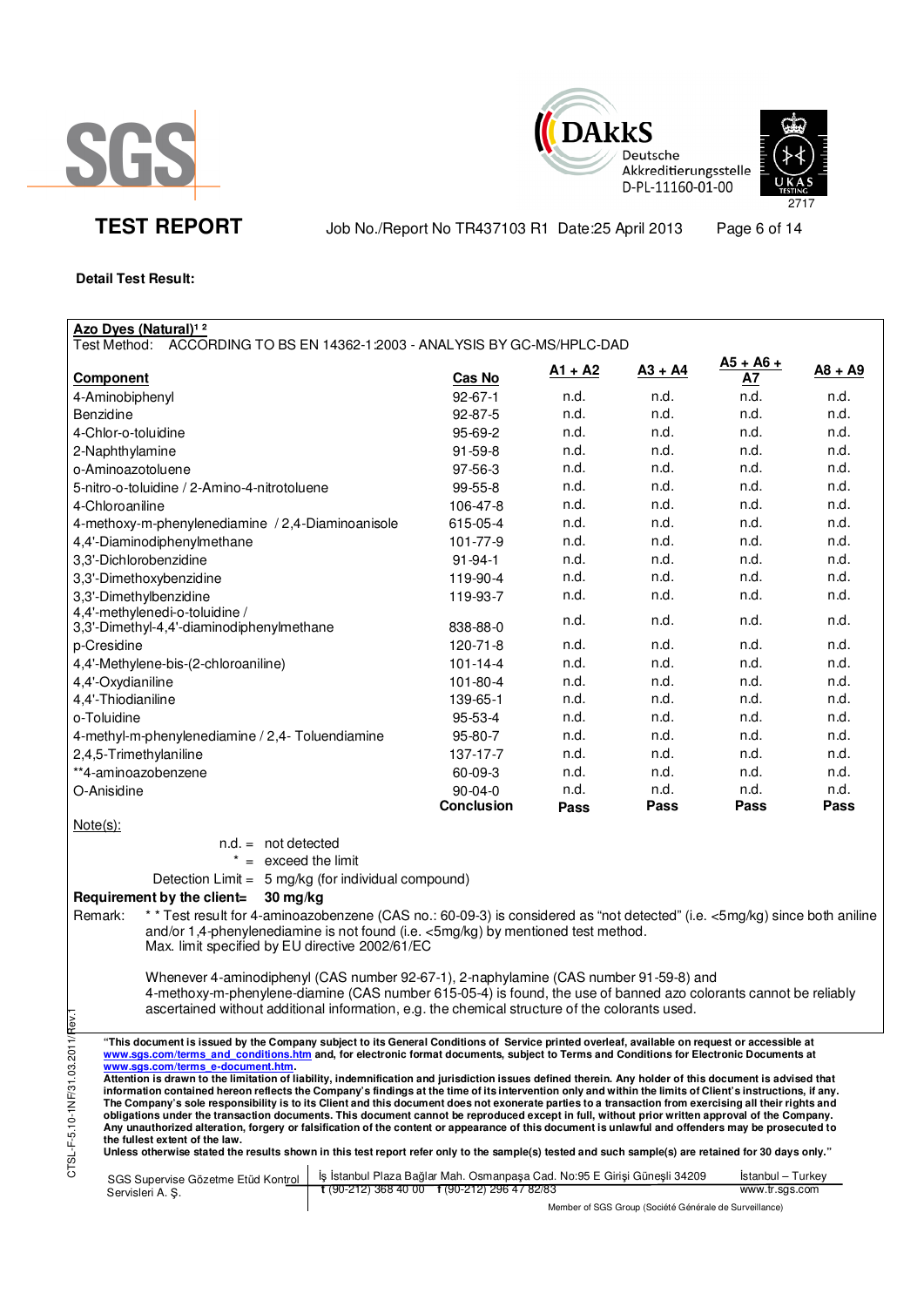





TEST REPORT Job No./Report No TR437103 R1 Date:25 April 2013 Page 7 of 14

In case polyurethane materials are used, e.g. PU foams and coatings and in prints, it cannot be ruled out that certain amines, e.g. 4,4'-methylene-dianiline (MDA, CAS number 101-77-9) and 2,4-toluylen-diamine (TDA, CAS number 95-80-7) are released from the PU component and not from a banned azo colorant.

In case of pigment prints care has to be taken that 4,4'-methylene-dianiline (MDA, CAS number 101-77-9) is not released from a source of banned azo colorants but from e.g. a chemical fixing agent.

| <b>Migration of Certain Elements</b> |                                                                                                               |            |                |           |
|--------------------------------------|---------------------------------------------------------------------------------------------------------------|------------|----------------|-----------|
| Test Method:                         | WITH REFERENCE TO BS EN 71-3:1995 BS 5665-3:1995 - ANALYSED BY ICP-OES/MS                                     |            |                |           |
| <b>Component</b>                     | $A1 + A2$                                                                                                     | $A3 + A4$  | $A5 + A6 + A7$ | $A8 + A9$ |
| Antimony (Sb)                        | n.d.                                                                                                          | n.d.       | n.d.           | n.d.      |
| Arsenic (As)                         | n.d.                                                                                                          | n.d.       | n.d.           | n.d.      |
| Cadmium (Cd)                         | n.d.                                                                                                          | n.d.       | n.d.           | n.d.      |
| Chromium (Cr)                        | n.d.                                                                                                          | n.d.       | n.d.           | n.d.      |
| Lead (Pb)                            | n.d.                                                                                                          | n.d.       | n.d.           | n.d.      |
| Mercury (Hg)                         | n.d.                                                                                                          | n.d.       | n.d.           | n.d.      |
| Barium (Ba)                          | n.d.                                                                                                          | n.d.       | n.d.           | n.d.      |
| Selenium (Se)                        | n.d.                                                                                                          | n.d.       | n.d.           | n.d.      |
| <b>Conclusion</b>                    | Pass                                                                                                          | Pass       | Pass           | Pass      |
| $Note(s)$ :                          |                                                                                                               |            |                |           |
|                                      |                                                                                                               |            |                |           |
| $n.d. =$                             | not detected                                                                                                  |            |                |           |
| $* =$                                | exceed the limit                                                                                              |            |                |           |
| $\leq$ =                             | less than                                                                                                     |            |                |           |
| Detection $Limit =$                  | Sb: 5 mg/kg, As: 2,5 mg/kg, Ba: 10 mg/kg, Cd: 5 mg/kg, Cr: 5 mg/kg, Pb: 5 mg/kg, Hg: 5 mg/kg, Se:<br>10 mg/kg |            |                |           |
| Requirement by the client=           | Antimony (Sb)                                                                                                 | 60 mg/kg   |                |           |
|                                      | Arsenic (As)                                                                                                  | 25 mg/kg   |                |           |
|                                      | Barium(Ba)                                                                                                    | 1000 mg/kg |                |           |
|                                      | Cadmium (Cd)                                                                                                  | 75 mg/kg   |                |           |
|                                      | Chromium(Cr)                                                                                                  | 60 mg/kg   |                |           |
|                                      | Lead(Pb)                                                                                                      | 90 mg/kg   |                |           |
|                                      | Mercury (Hg)                                                                                                  | 60 mg/kg   |                |           |
|                                      | Selenium (Se)                                                                                                 | 500 mg/kg  |                |           |
|                                      |                                                                                                               |            |                |           |

**"This document is issued by the Company subject to its General Conditions of Service printed overleaf, available on request or accessible at www.sgs.com/terms\_and\_conditions.htm and, for electronic format documents, subject to Terms and Conditions for Electronic Documents at** 

<u>www.sgs.com/terms\_e-document.htm</u>.<br>Attention is drawn to the limitation of liability, indemnification and jurisdiction issues defined therein. Any holder of this document is advised that information contained hereon reflects the Company's findings at the time of its intervention only and within the limits of Client's instructions, if any.<br>The Company's sole responsibility is to its Client and this document **obligations under the transaction documents. This document cannot be reproduced except in full, without prior written approval of the Company. Any unauthorized alteration, forgery or falsification of the content or appearance of this document is unlawful and offenders may be prosecuted to the fullest extent of the law.** 

|                  | SGS Supervise Gözetme Etüd Kontrol   İş İstanbul Plaza Bağlar Mah. Osmanpaşa Cad. No:95 E Girişi Güneşli 34209 | Istanbul – Turkev |
|------------------|----------------------------------------------------------------------------------------------------------------|-------------------|
| Servisleri A. S. | $\frac{1}{2}$ (90-212) 368 40 00 f (90-212) 296 47 82/83                                                       | www.tr.sgs.com    |
|                  | Member of SGS Group (Société Générale de Surveillance)                                                         |                   |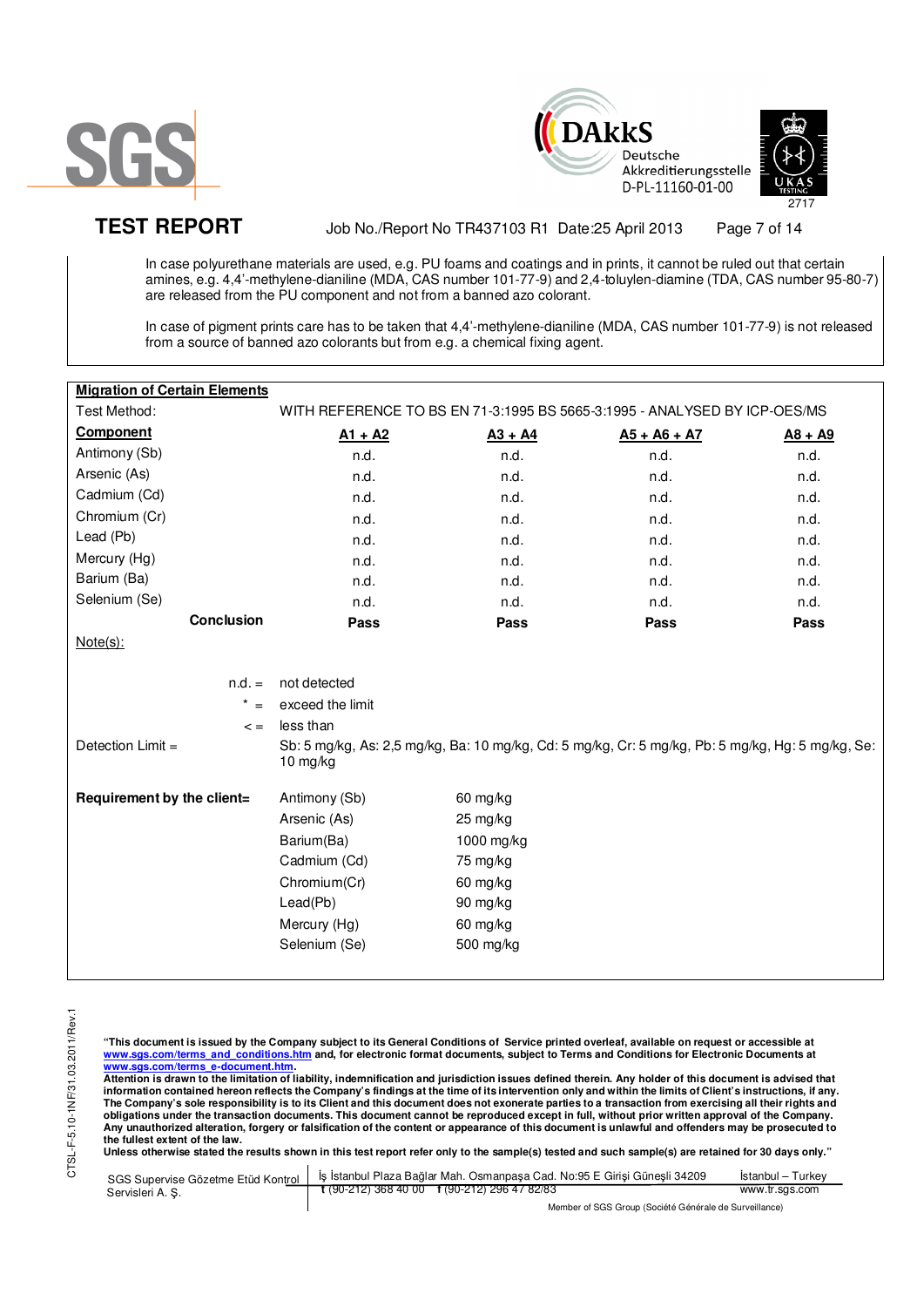





TEST REPORT Job No./Report No TR437103 R1 Date:25 April 2013 Page 8 of 14

| Phthalates <sup>2</sup>             |                                                                                            |           |           |                                                                                                                                                             |           |
|-------------------------------------|--------------------------------------------------------------------------------------------|-----------|-----------|-------------------------------------------------------------------------------------------------------------------------------------------------------------|-----------|
| Test Method:                        |                                                                                            |           |           | WITH REFERENCE TO EN 14372:2004 - ANALYSIS BY GC-MS                                                                                                         |           |
| Component                           | Cas No                                                                                     | $A1 + A2$ | $A3 + A4$ | $A5 + A6 + A7$                                                                                                                                              | $AB + A9$ |
| Dibutyl Phthalate (DBP)             | 84-74-2                                                                                    | n.d.      | n.d.      | n.d.                                                                                                                                                        | n.d.      |
| Benzylbutyl Phthalate (BBP)         | 85-68-7                                                                                    | n.d.      | n.d.      | n.d.                                                                                                                                                        | n.d.      |
| Bis-(2-ethylhexyl) Phthalate (DEHP) | 117-81-7                                                                                   | n.d.      | n.d.      | n.d.                                                                                                                                                        | n.d.      |
| Total (DBP+BBP+DEHP)                |                                                                                            | n.d.      | n.d.      | n.d.                                                                                                                                                        | n.d.      |
|                                     | <b>Conclusion</b>                                                                          | Pass      | Pass      | Pass                                                                                                                                                        | Pass      |
| Diisononyl Phthalate (DINP)         | 28553-12-0                                                                                 | n.d.      | n.d.      | n.d.                                                                                                                                                        | n.d.      |
| Di-n-octyl Phthalate (DNOP)         | 117-84-0                                                                                   | n.d.      | n.d.      | n.d.                                                                                                                                                        | n.d.      |
| Diisodecyl Phthalate (DIDP)         | 26761-40-0                                                                                 | n.d.      | n.d.      | n.d.                                                                                                                                                        | n.d.      |
| Total (DINP+DNOP+DIDP)              |                                                                                            | n.d.      | n.d.      | n.d.                                                                                                                                                        | n.d.      |
|                                     | <b>Conclusion</b>                                                                          | Pass      | Pass      | Pass                                                                                                                                                        | Pass      |
| Note(s):                            |                                                                                            |           |           |                                                                                                                                                             |           |
|                                     |                                                                                            |           |           |                                                                                                                                                             |           |
| $n.d. =$                            | not detected                                                                               |           |           |                                                                                                                                                             |           |
| $* =$                               | exceed the limit                                                                           |           |           |                                                                                                                                                             |           |
| $\leq$ $=$                          | less than                                                                                  |           |           |                                                                                                                                                             |           |
| Detection Limit =                   |                                                                                            |           |           |                                                                                                                                                             |           |
|                                     |                                                                                            |           |           |                                                                                                                                                             |           |
| Recommended Max. Limit=             | individual compound)<br>0,1 % for Total (DBP+BBP+DEHP) For all childcare articles<br>mouth |           |           | For DBP, BBP, DEHP, DIBP and DNOP: 0,003%, For DINP, DIDP: 0,01% (for<br>0,1 % for Total (DINP+DNOP+DIDP) For childcare articles if it can be placed in the |           |
|                                     | DMEP, DIBP: Not detected                                                                   |           |           |                                                                                                                                                             |           |
| Remark:                             | (previously restricted under Directive 2005/84/EC).                                        |           |           | Recommended Max. limit specified by entries 51 and 52 of Regulation (EC) No<br>552/2009 amending Annex XVII of REACH Regulation (EC) No 1907/2006           |           |

"This document is issued by the Company subject to its General Conditions of Service printed overleaf, available on request or accessible at<br><u>www.sgs.com/terms\_and\_conditions.htm</u>\_and, for electronic format documents, subj

<u>www.sgs.com/terms\_e-document.htm.</u><br>Attention is drawn to the limitation of liability, indemnification and jurisdiction issues defined therein. Any holder of this document is advised that<br>information contained hereon refle obligations under the transaction documents. This document cannot be reproduced except in full, without prior written approval of the Company.<br>Any unauthorized alteration, forgery or falsification of the content or appeara

| SGS Supervise Gözetme Etüd Kontrol | <sup>t</sup> İş İstanbul Plaza Bağlar Mah. Osmanpaşa Cad. No:95 E Girişi Güneşli 34209 | Istanbul – Turkev |
|------------------------------------|----------------------------------------------------------------------------------------|-------------------|
| Servisleri A.S.                    | $\frac{1}{2}$ (90-212) 368 40 00 f (90-212) 296 47 82/83                               | www.tr.sgs.com    |
|                                    | Member of SGS Group (Société Générale de Surveillance)                                 |                   |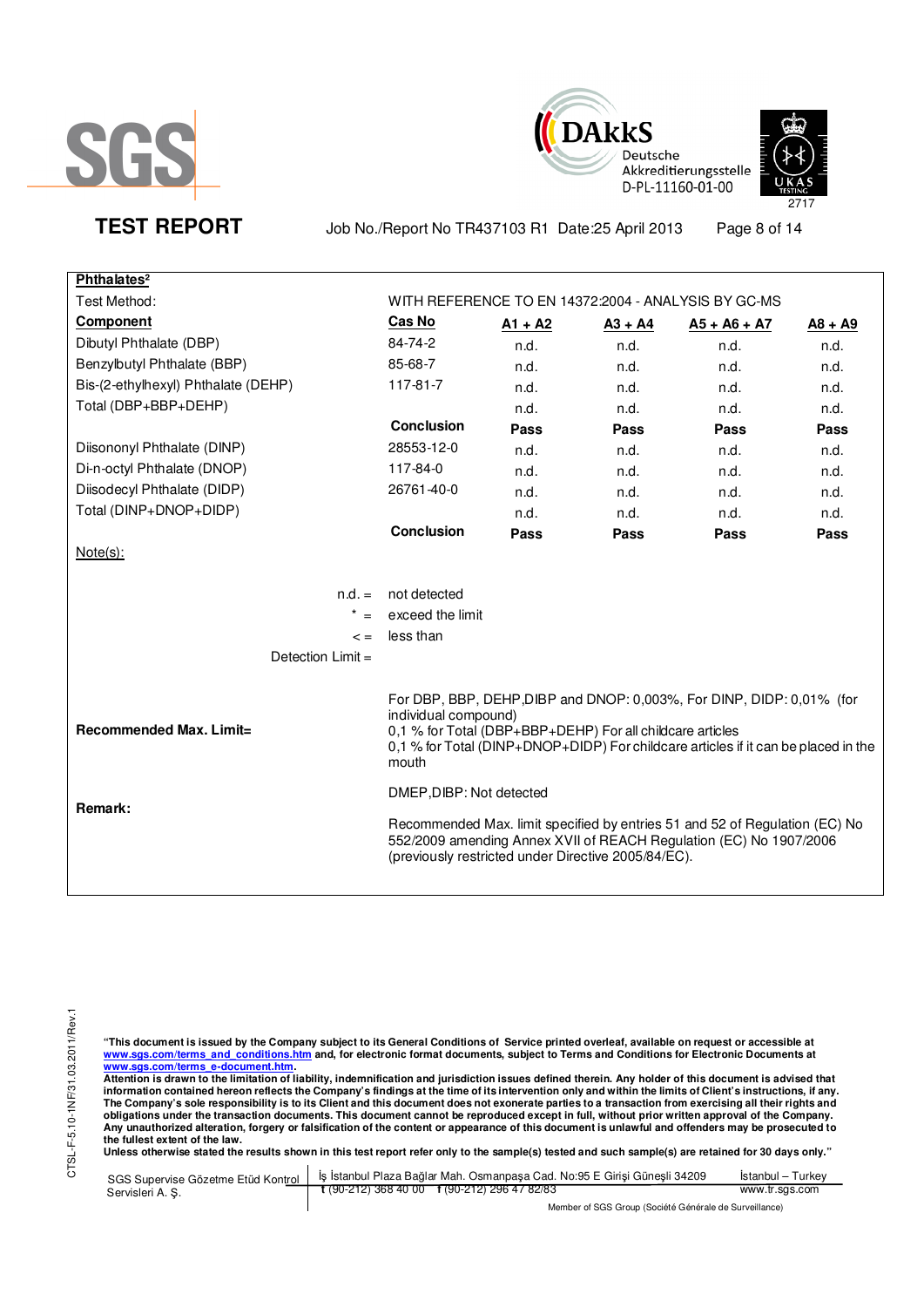





TEST REPORT Job No./Report No TR437103 R1 Date:25 April 2013 Page 9 of 14

| Preservatives (other than wood preservatives) |                                                                    |           |                              |
|-----------------------------------------------|--------------------------------------------------------------------|-----------|------------------------------|
| Test Method:                                  | SAMPLE PREPATION WITH REFERENCE EN 71-10:2005 FOLLOWED BY ANALYSIS |           |                              |
|                                               | WITH REFERENCE TO EN 71-11:2005                                    |           |                              |
| <b>Component</b>                              | <b>Cas No</b>                                                      | $A1 + A2$ | $A3 + A4$                    |
| Phenol                                        | 108-95-2                                                           | n.d.      | n.d.                         |
| 1,2-Benzylisothiazolin-3-one                  | 2634-33-5                                                          | n.d.      | n.d.                         |
| 2-Methyl-4-isothiazolin-3-one                 | 2682-20-4                                                          | n.d.      | n.d.                         |
| 5-Chloro-2-methyl-4-isothiazolin-3-one        | 26172-55-4                                                         | n.d.      | n.d.                         |
| 5-Chloro-2-methyl-4-isothiazolin-3-one        |                                                                    | n.d.      | n.d.                         |
| + 2-Methyl-4-isothiazolin-3-one               |                                                                    |           |                              |
| Formaldehyde (free)                           | $50-00-0$                                                          | n.d.      | n.d.                         |
|                                               | <b>Conclusion</b>                                                  | Pass      | Pass                         |
| $Note(s)$ :                                   |                                                                    |           |                              |
|                                               | $n.d. = not detected$                                              |           |                              |
|                                               | $* =$ exceed the limit                                             |           |                              |
|                                               |                                                                    |           |                              |
|                                               | <b>Detection Limit</b>                                             |           | <b>Requirement by Client</b> |
| Phenol                                        | 5 mg/kg                                                            |           | 10 mg/kg                     |
| 1,2-Benzylisothiazolin-3-one                  | 5 mg/kg                                                            |           | 5 mg/kg                      |
| 2-Methyl-4-isothiazolin-3-one                 | 5 mg/kg                                                            |           | 10 mg/kg                     |
| 5-Chloro-2-methyl-4-isothiazolin-3-one        | 5 mg/kg                                                            |           | $10$ mg/kg                   |
| 5-Chloro-2-methyl-4-isothiazolin-3-one +      |                                                                    |           |                              |
| 2-Methyl-4-isothiazolin-3-one                 | 10 mg/kg                                                           |           | 15 mg/kg                     |
| Formaldehyde (free)                           | $150$ mg/kg                                                        |           | 500 mg/kg                    |

"This document is issued by the Company subject to its General Conditions of Service printed overleaf, available on request or accessible at<br><u>www.sgs.com/terms\_and\_conditions.htm</u>\_and, for electronic format documents, subj

<u>www.sgs.com/terms\_e-document.htm.</u><br>Attention is drawn to the limitation of liability, indemnification and jurisdiction issues defined therein. Any holder of this document is advised that<br>information contained hereon refle obligations under the transaction documents. This document cannot be reproduced except in full, without prior written approval of the Company.<br>Any unauthorized alteration, forgery or falsification of the content or appeara

|                 | SGS Supervise Gözetme Etüd Kontrol   İş İstanbul Plaza Bağlar Mah. Osmanpaşa Cad. No:95 E Girişi Güneşli 34209 | Istanbul – Turkev |
|-----------------|----------------------------------------------------------------------------------------------------------------|-------------------|
| Servisleri A.S. | $\frac{1}{2}$ (90-212) 368 40 00 f (90-212) 296 47 82/83                                                       | www.tr.sas.com    |
|                 | Member of SGS Group (Société Générale de Surveillance)                                                         |                   |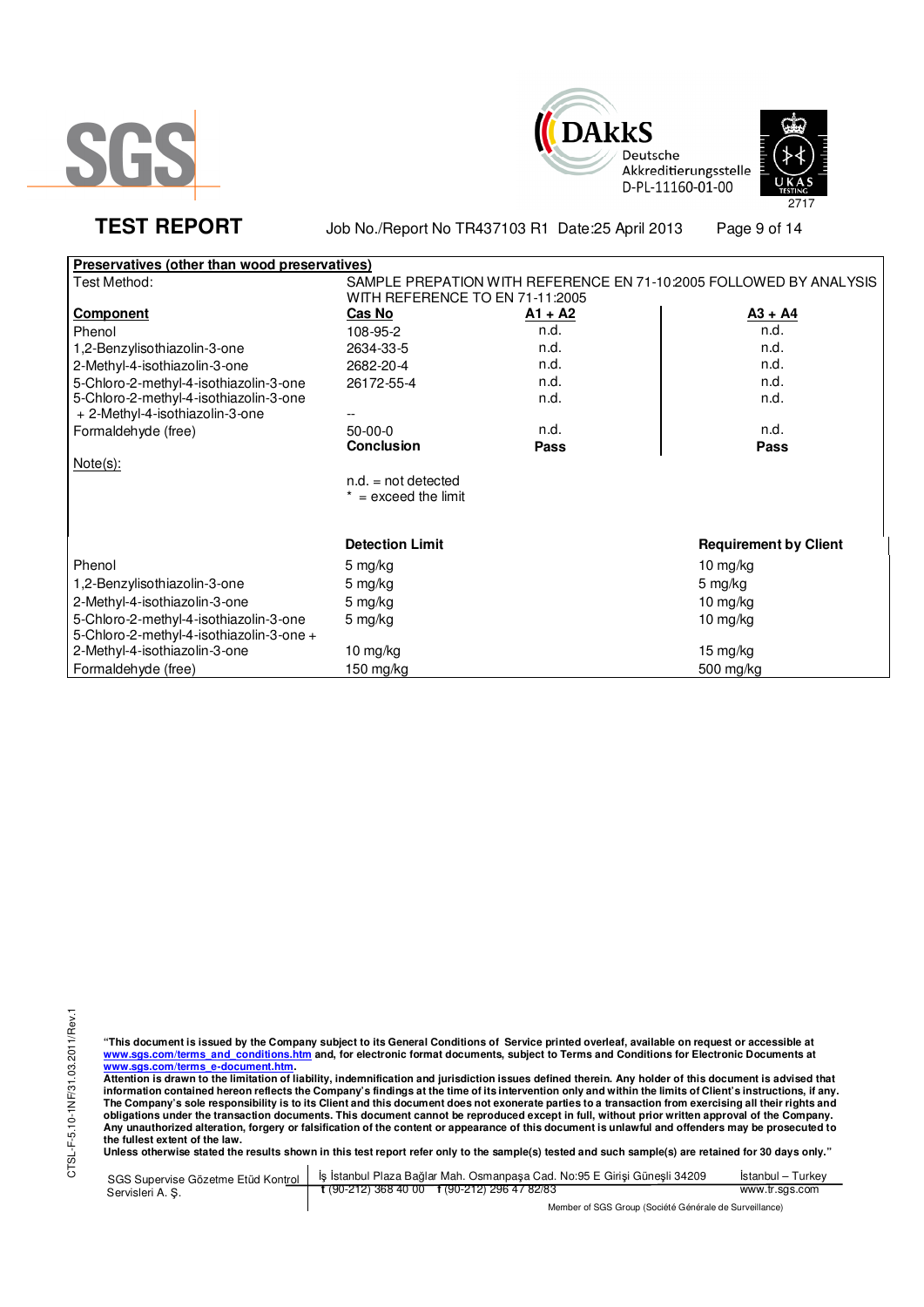





TEST REPORT Job No./Report No TR437103 R1 Date:25 April 2013 Page 10 of 14

| <b>Primary Aromatic Amines</b> |                                     |             |                                                                    |
|--------------------------------|-------------------------------------|-------------|--------------------------------------------------------------------|
| Test Method:                   | WITH REFERENCE TO EN 71-11:2005     |             | SAMPLE PREPATION WITH REFERENCE EN 71-10:2005 FOLLOWED BY ANALYSIS |
| Component                      | Cas No                              | $A1 + A2$   | $A3 + A4$                                                          |
| <b>Benzidine</b>               | $92 - 87 - 5$                       | n.d.        | n.d.                                                               |
| 2-Naphthylamine                | $91 - 59 - 8$                       | n.d.        | n.d.                                                               |
| 4-Chloroaniline                | 106-47-8                            | n.d.        | n.d.                                                               |
| 3,3'-Dichlorobenzidine         | $91 - 94 - 1$                       | n.d.        | n.d.                                                               |
| 3,3'-Dimethoxybenzidine        | 119-90-4                            | n.d.        | n.d.                                                               |
| 3,3'-Dimethylbenzidine         | 119-93-7                            | n.d.        | n.d.                                                               |
| o-Toluidine                    | $95 - 53 - 4$                       | n.d.        | n.d.                                                               |
| 2-Methoxyaniline (o-Anisidine) | $90-04-0$                           | n.d.        | n.d.                                                               |
| Aniline                        | 62-53-3                             | n.d.        | n.d.                                                               |
|                                | <b>Conclusion</b>                   | <b>Pass</b> | Pass                                                               |
| $Note(s)$ :                    |                                     |             |                                                                    |
|                                | $n.d. = not detected$               |             |                                                                    |
|                                | $=$ exceed the limit                |             |                                                                    |
|                                | Detection Limit = $2 \text{ mg/kg}$ |             |                                                                    |
| Requirement by the client=     | 5 mg/kg                             |             |                                                                    |

CTSL-F-5.10-1NF/31.03.2011/Rev.1 CTSL-F-5.10-1NF/31.03.2011/Rev.1

"This document is issued by the Company subject to its General Conditions of Service printed overleaf, available on request or accessible at<br><u>www.sgs.com/terms\_and\_conditions.htm</u>\_and, for electronic format documents, subj

<u>www.sgs.com/terms\_e-document.htm.</u><br>Attention is drawn to the limitation of liability, indemnification and jurisdiction issues defined therein. Any holder of this document is advised that<br>information contained hereon refle obligations under the transaction documents. This document cannot be reproduced except in full, without prior written approval of the Company.<br>Any unauthorized alteration, forgery or falsification of the content or appeara

| SGS Supervise Gözetme Etüd Kontrol | İş İstanbul Plaza Bağlar Mah. Osmanpaşa Cad. No:95 E Girişi Güneşli 34209 | Istanbul – Turkev |
|------------------------------------|---------------------------------------------------------------------------|-------------------|
| Servisleri A.S.                    | $\frac{1}{2}$ (90-212) 368 40 00 f (90-212) 296 47 82/83                  | www.tr.sgs.com    |
|                                    | Member of SGS Group (Société Générale de Surveillance)                    |                   |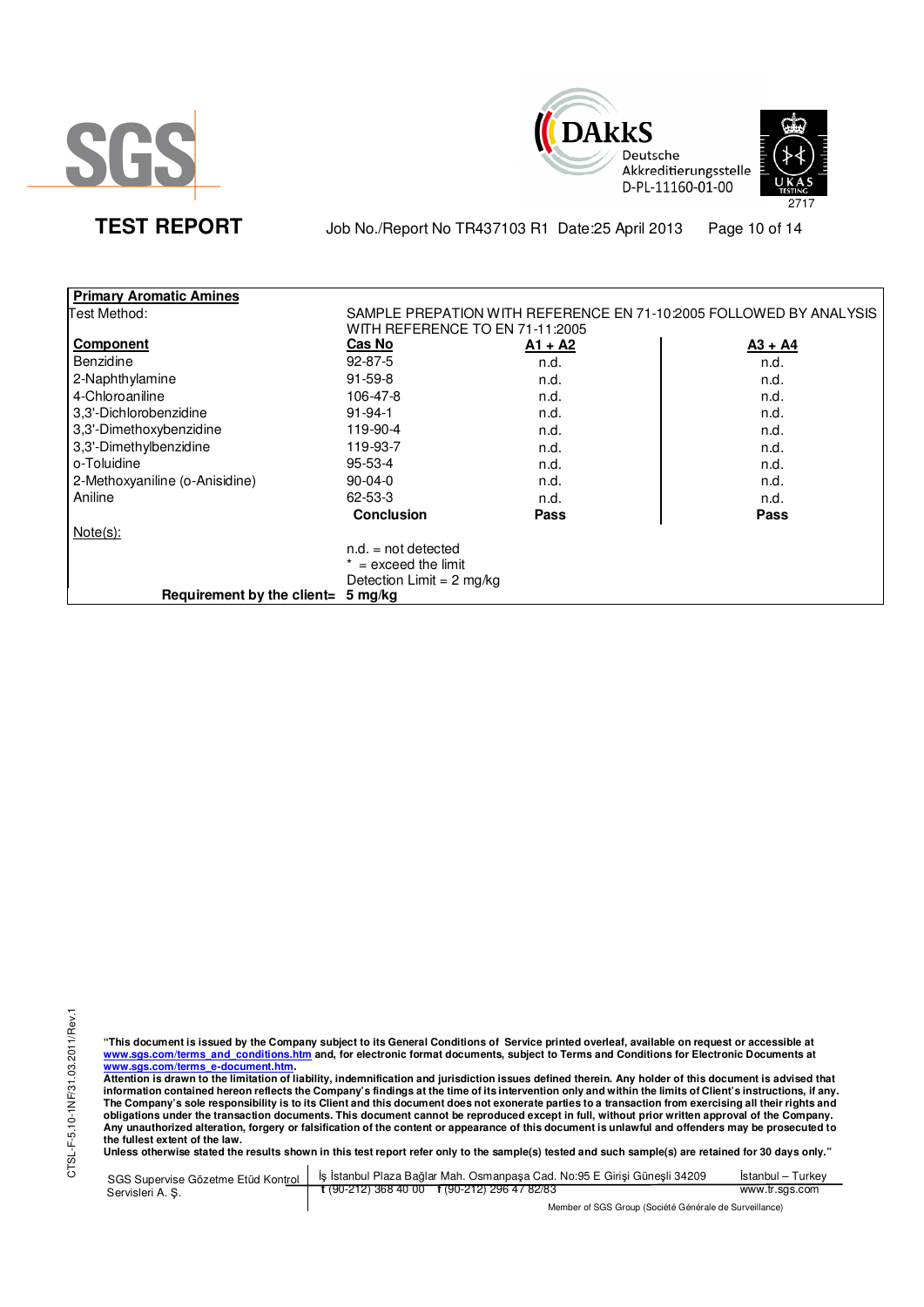



TEST REPORT Job No./Report No TR437103 R1 Date:25 April 2013 Page 11 of 14

| <b>Colorants</b>                    |                           |                                 |                                                                    |
|-------------------------------------|---------------------------|---------------------------------|--------------------------------------------------------------------|
| Test Method:                        |                           |                                 | SAMPLE PREPATION WITH REFERENCE EN 71-10:2005 FOLLOWED BY ANALYSIS |
|                                     |                           | WITH REFERENCE TO EN 71-11:2005 |                                                                    |
| <b>Component</b>                    | <b>Cas No</b>             | <u>A1 + A2</u>                  | $A3 + A4$                                                          |
| Disperse Blue 1                     | 2475-45-8                 | n.d.                            | n.d.                                                               |
| Disperse Blue 3                     | 2475-46-9                 | n.d.                            | n.d.                                                               |
| Disperse Blue 106                   | 12223-01-7                | n.d.                            | n.d.                                                               |
| Disperse Blue 124                   | 61951-51-7                | n.d.                            | n.d.                                                               |
| Disperse Yellow 3                   | 2832-40-8                 | n.d.                            | n.d.                                                               |
| Disperse Orange 3                   | 730-40-5                  | n.d.                            | n.d.                                                               |
| Disperse Orange 37/76               | 13301-61-6                | n.d.                            | n.d.                                                               |
| Disperse Red 1                      | 2872-52-8                 | n.d.                            | n.d.                                                               |
| Solvent Yellow 1                    | 60-09-3                   | n.d.                            | n.d.                                                               |
| Solvent Yellow 2                    | $60 - 11 - 7$             | n.d.                            | n.d.                                                               |
| Solvent Yellow 3                    | 97-56-3                   | n.d.                            | n.d.                                                               |
| Basic Red 9                         | 569-61-9                  | n.d.                            | n.d.                                                               |
| <b>Basic Violet 1</b>               | 8004-87-3                 | n.d.                            | n.d.                                                               |
| Basic Violet 3                      | 548-62-9                  | n.d.                            | n.d.                                                               |
| Acid Red 26                         | 3761-53-3                 | n.d.                            | n.d.                                                               |
| Acid Violet 49                      | 1694-09-3                 | n.d.                            | n.d.                                                               |
|                                     | <b>Conclusion</b>         | Pass                            | <b>Pass</b>                                                        |
| Note(s):                            |                           |                                 |                                                                    |
|                                     | $n.d. = not detected$     |                                 |                                                                    |
|                                     | $* =$ exceed the limit    |                                 |                                                                    |
|                                     | Detection Limit = 2 mg/kg |                                 |                                                                    |
| Requirement by the client= 10 mg/kg |                           |                                 |                                                                    |

CTSL-F-5.10-1NF/31.03.2011/Rev.1 CTSL-F-5.10-1NF/31.03.2011/Rev.1

"This document is issued by the Company subject to its General Conditions of Service printed overleaf, available on request or accessible at<br><u>www.sgs.com/terms\_and\_conditions.htm</u>\_and, for electronic format documents, subj

<u>www.sgs.com/terms\_e-document.htm.</u><br>Attention is drawn to the limitation of liability, indemnification and jurisdiction issues defined therein. Any holder of this document is advised that<br>information contained hereon refle obligations under the transaction documents. This document cannot be reproduced except in full, without prior written approval of the Company.<br>Any unauthorized alteration, forgery or falsification of the content or appeara

|                  | SGS Supervise Gözetme Etüd Kontrol   İş İstanbul Plaza Bağlar Mah. Osmanpaşa Cad. No:95 E Girişi Güneşli 34209 | Istanbul – Turkev |
|------------------|----------------------------------------------------------------------------------------------------------------|-------------------|
| Servisleri A. S. | t (90-212) 368 40 00 f (90-212) 296 47 82/83                                                                   | www.tr.sgs.com    |
|                  | Member of SGS Group (Société Générale de Surveillance)                                                         |                   |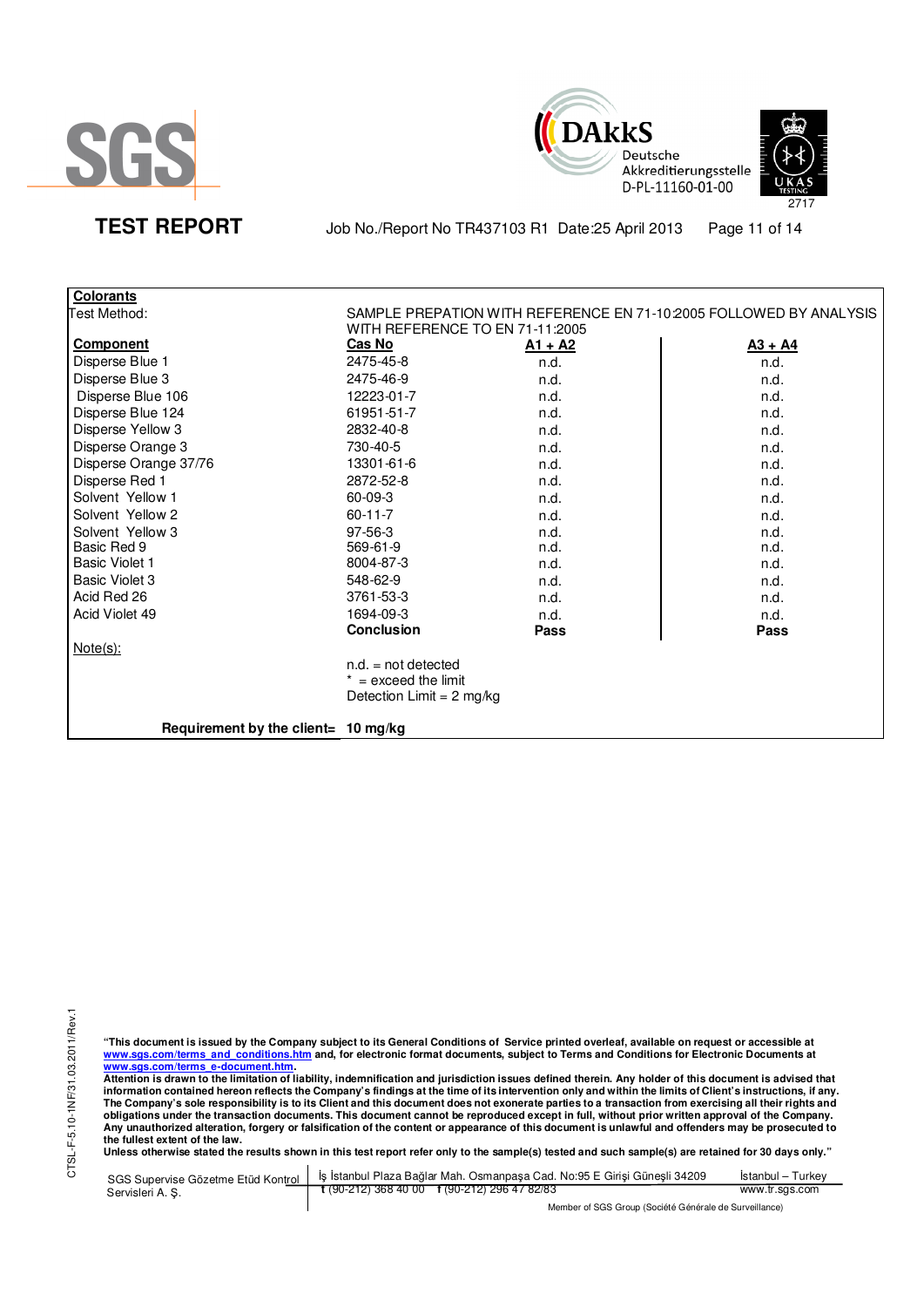





TEST REPORT Job No./Report No TR437103 R1 Date:25 April 2013 Page 12 of 14

### #

# Remarks:

 $(1)$  1 mg/kg = 0.0001% (2) MDL = Method Detection Limit  $(3)$  ND = Not Detected  $($  < MDL)  $(4)$  "-" = Not Regulated

## Acetone

| Test Method: With reference to US EPA 5021A:2003, US EPA 8260C:2006, analysis was performed by |
|------------------------------------------------------------------------------------------------|
| HS-GC-MS                                                                                       |

| Test Item(s) | CAS_NO  | Unit  | MDL<br>$ -$ | A4  |
|--------------|---------|-------|-------------|-----|
| Acetone      | 67-64-1 | mg/kg |             | ND. |

## Volatile Organic Compounds (VOCs)

Test Method: with reference to US EPA 5021A:2003, analysis was performed by HS-GC-MS.

| Test Item(s)          | CAS NO            | Unit      | <b>MDL</b> | <u>A4</u> |
|-----------------------|-------------------|-----------|------------|-----------|
| Toluene               | 108-88-3          | µg/g      | 1          | <b>ND</b> |
| m-/p-Xylene           | 108-38-3/106-42-3 | $\mu$ g/g | 2          | <b>ND</b> |
| <sub>b</sub> -Xylene  | $95 - 47 - 6$     | $\mu q/q$ | 1          | <b>ND</b> |
| Xylene                |                   | $\mu$ g/g | ٠          | <b>ND</b> |
| Benzene               | $71 - 43 - 2$     | $\mu$ g/g | 1          | <b>ND</b> |
| 1,1,1-Trichloroethane | $71 - 55 - 6$     | µg/g      | 1          | <b>ND</b> |
| Trichloroethylene     | 79-01-6           | $\mu$ g/g | 1          | <b>ND</b> |
| 1,2-Dichloropropane   | 78-87-5           | $\mu$ g/g | 1          | <b>ND</b> |
|                       |                   |           |            |           |

## **#These test have been performed at SGS Shanghai as subcontract.**

"This document is issued by the Company subject to its General Conditions of Service printed overleaf, available on request or accessible at<br><u>www.sgs.com/terms\_and\_conditions.htm</u>\_and, for electronic format documents, subj <u>www.sgs.com/terms\_e-document.htm</u>.<br>Attention is drawn to the limitation of liability, indemnification and jurisdiction issues defined therein. Any holder of this document is advised that

information contained hereon reflects the Company's findings at the time of its intervention only and within the limits of Client's instructions, if any.<br>The Company's sole responsibility is to its Client and this document **obligations under the transaction documents. This document cannot be reproduced except in full, without prior written approval of the Company. Any unauthorized alteration, forgery or falsification of the content or appearance of this document is unlawful and offenders may be prosecuted to the fullest extent of the law.** 

| SGS Supervise Gözetme Etüd Kontrol | I İş İstanbul Plaza Bağlar Mah. Osmanpaşa Cad. No:95 E Girişi Güneşli 34209 | Istanbul – Turkev |  |
|------------------------------------|-----------------------------------------------------------------------------|-------------------|--|
| Servisleri A.S.                    | $\frac{1}{2}$ (90-212) 368 40 00 f (90-212) 296 47 82/83                    | www.tr.sgs.com    |  |
|                                    | Member of SGS Group (Société Générale de Surveillance)                      |                   |  |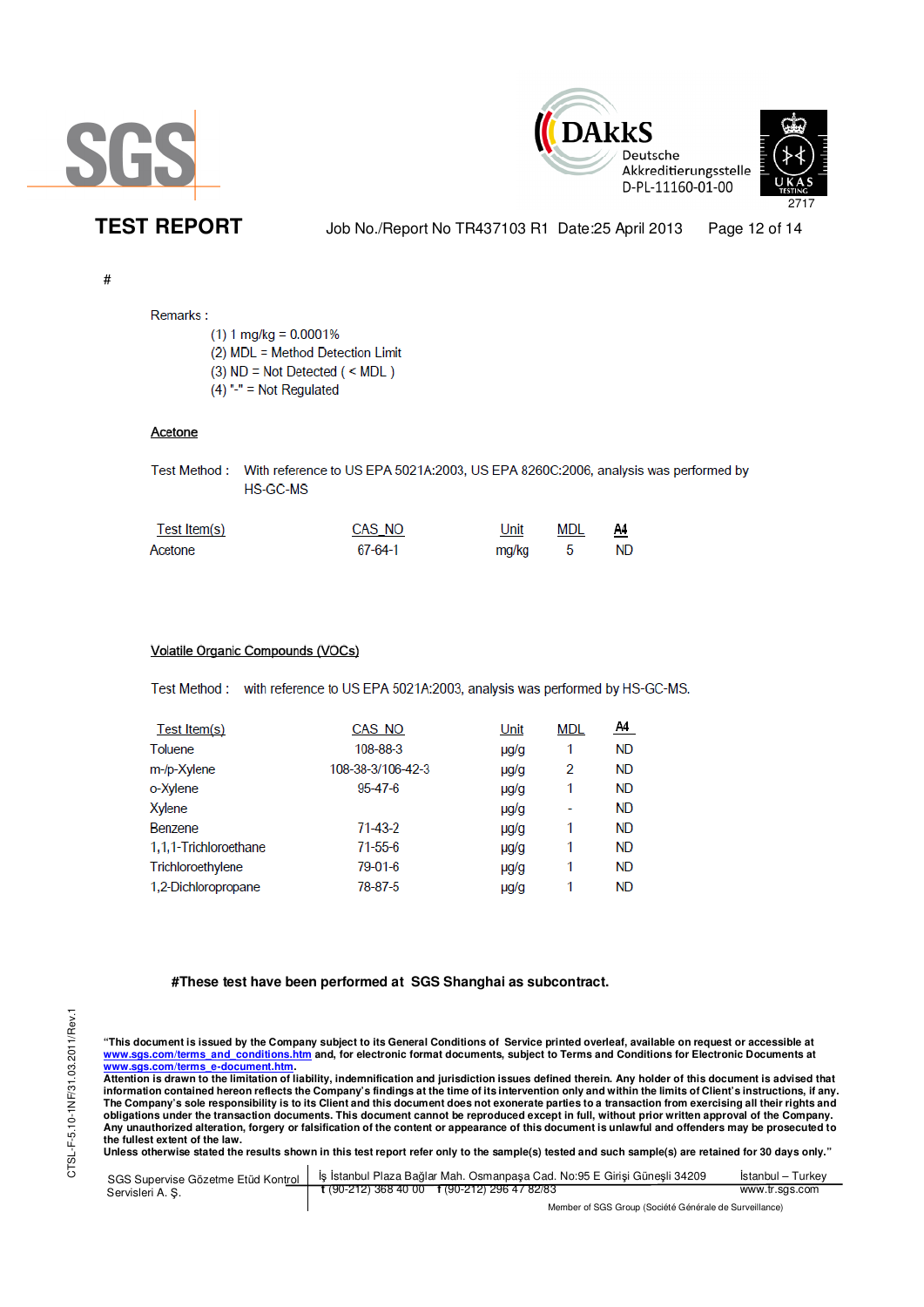





TEST REPORT Job No./Report No TR437103 R1 Date:25 April 2013 Page 13 of 14



CTSL-F-5.10-1NF/31.03.2011/Rev.1 CTSL-F-5.10-1NF/31.03.2011/Rev.1

"This document is issued by the Company subject to its General Conditions of Service printed overleaf, available on request or accessible at<br><u>www.sgs.com/terms\_and\_conditions.htm</u>\_and, for electronic format documents, subj

<u>www.sgs.com/terms\_e-document.htm.</u><br>Attention is drawn to the limitation of liability, indemnification and jurisdiction issues defined therein. Any holder of this document is advised that<br>information contained hereon refle obligations under the transaction documents. This document cannot be reproduced except in full, without prior written approval of the Company.<br>Any unauthorized alteration, forgery or falsification of the content or appeara

**Unless otherwise stated the results shown in this test report refer only to the sample(s) tested and such sample(s) are retained for 30 days only."** 

| SGS Supervise Gözetme Etüd Kontrol | I İs İstanbul Plaza Bağlar Mah. Osmanpasa Cad. No:95 E Girisi Günesli 34209 | Istanbul – Turkev                                      |  |
|------------------------------------|-----------------------------------------------------------------------------|--------------------------------------------------------|--|
| Servisleri A. S.                   | $\frac{1}{2}$ (90-212) 368 40 00 f (90-212) 296 47 82/83                    | www.tr.sgs.com                                         |  |
|                                    |                                                                             | Member of SGS Group (Société Générale de Surveillance) |  |

SGS Group (Société Générale de Surveillance)